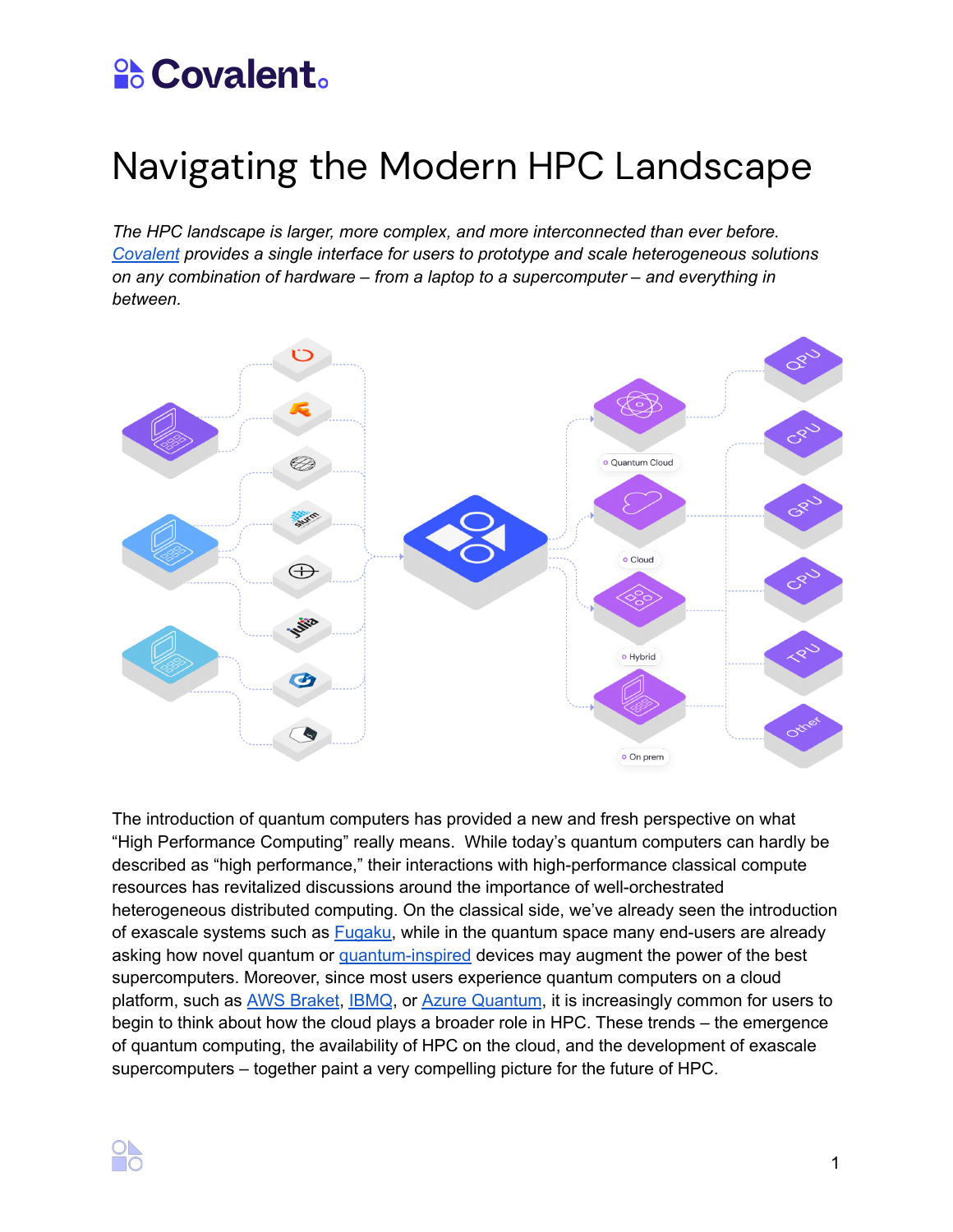As exciting as this may seem, for users it can be information overload. Forgetting the challenges of using a single supercomputer for a moment, imagine the challenges one might face using a variety of devices. In one example application, a user performs some data validation using machine learning with a set of GPUs, then performs an optimization algorithm using a multi-core machine interacting with a quantum annealer, and then uses their local laptop to visualize results. In this somewhat simple example, the user already needs to manage a multi-stage workflow, resubmit jobs when hardware fails, and manage software environments and data transfers. Needless to say, the user will also want the flexibility to reproduce their results and swap out hardware when possible. If this user also has access to multiple supercomputers, or cloud compute resources, they may be interested in rerouting tasks when queue times increase. Ultimately, this user may end up asking themselves, "Is this really the most efficient use of my time and money?"

At Agnostiq, we faced these same challenges in our research on novel quantum machine learning applications. As a startup, we already knew that properly managing time and money in research endeavors can mean the difference between success and failure, which is why we started building a tool to make workflow management easy and understandable. [Earlier](https://www.hpcwire.com/off-the-wire/agnostiq-releases-covalent/) this [year](https://www.hpcwire.com/off-the-wire/agnostiq-releases-covalent/) we were excited to release it on [GitHub](https://github.com/AgnostiqHQ/covalent/) as a free, open-source platform called Covalent. Covalent is a workflow orchestration tool which allows users to manage heterogeneous applications at scale. It serves as a single point-of-entry for the broader computing landscape, including supercomputers and quantum computers, as well as cloud-based HPC, on-prem infrastructure, and even low- and general-compute resources. Covalent allows users to flexibly send collections of tasks to *almost any* combination of compute backends without investing too heavily in any one option. In an era when computing technology is as fluid as it is now, users need tools which allow them to respond quickly to new devices and platforms.

Let's dig a little deeper into what Covalent offers. After modularizing their Python code, users can wrap their functions using simple one-line Python decorators. These decorators tell the Covalent server how and where to execute the task. When functions are stitched together as a workflow, they form a dependency graph which describes how information flows among the tasks. Then, workflows can themselves become tasks in a larger workflow, thereby enabling users to create ever larger and more complex workflows using standardized and trusted algorithmic building blocks. Users can then view their workflows as dependency graphs in a rich browser-based user interface. Within each graph, users can study execution metrics such as execution time and software environments, view cached inputs and outputs, trace error messages to their origins, and even inspect source code. Together, this information provides a powerful, holistic view of a distributed workflow in a digestible format.